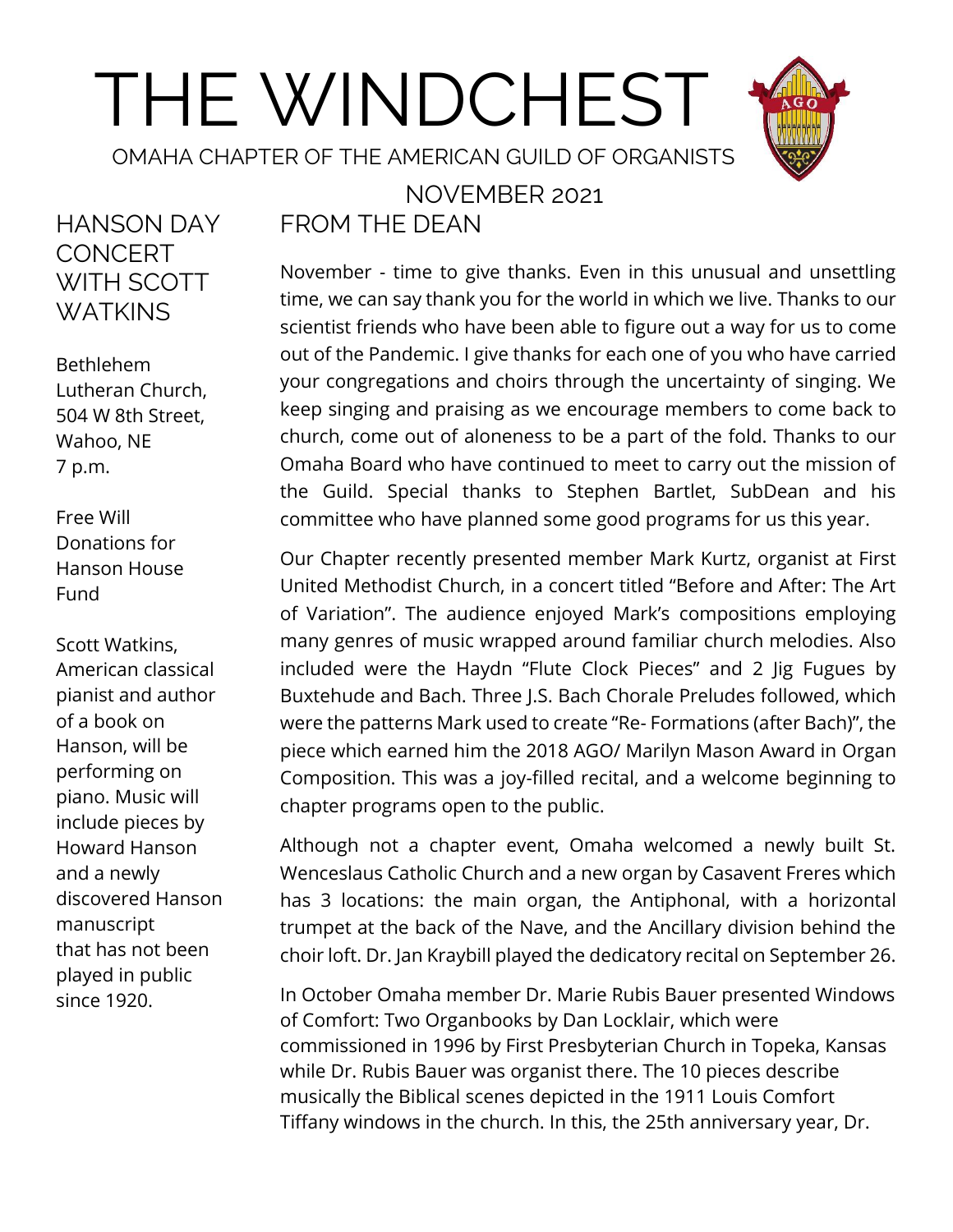#### MARIE RUBIS BAUER ON THE NEWS!

Channel 3 news interviewed Maris Rubis Bauer pirior to her recital this past Sunday afternoon. Watch here: [https://www.youtu](https://www.youtube.com/watch?v=1VnUaopaFFU) [be.com/watch?v=1](https://www.youtube.com/watch?v=1VnUaopaFFU) [VnUaopaFFU](https://www.youtube.com/watch?v=1VnUaopaFFU)



#### **SHOWCASE**

Sunday, October 30, 2021  $2 - 4 p.m.$ Strauss Performing Arts Center on the UNO Campus

One of Dr. J Gordon Christensen's organ students will perform!

Rubis Bauer played the Pasi organ at St. Cecilia Cathedral in Omaha. If any of you readers were in Omaha for the Regional AGO convention after 1996, you might remember these wonderfully descriptive pieces which were played alongside slides of the windows. She will perform these in the First Presbyterian Church, Topeka, surrounded by the images in Spring 2022.

Congratulations to Kali Matz and her husband on the birth of Michael Marion.

PROFESSIONAL COURTESY

Often there are other groups or congregations meeting in our buildings. Maybe someone is using your sanctuary for a program or wedding. It is professional courtesy always to speak with the organist of the church if someone else would like to play the organ. Make sure your pastor, secretary, and congregation council know the questions to ask when someone wants to play the organ. It is imperative they speak to you. Think memory levels, piston settings, music set at the ready. If you are one of the many who are subbing - ask the questions, please!

TOM TRENNEY - please come on November 13 to hear a wonderfully uplifting, encouraging, and faith-filled message from Tom. He is music minister at First Plymouth Church in Lincoln.

SCHOLARSHIP BOX - Bring a few dollars for our Scholarship Box collection each meeting to raise funds for organ students. Feel free to bring a check, too!

Enjoy the falling leaves!

Jean Johnson

402-670-8177 [jean.johnson.8@cox.net](mailto:jean.johnson.8@cox.net)

#### FREE MEMBERSHIP

The AGO National Council is committed to membership recruitment, retention, and growth within our organization. During the Year of the Young Organist, July 1, 2021–June 30, 2022, any individual under the age of 30 can become a member or renew her/his membership for free as part of this program. Events and new initiatives will be held throughout the year.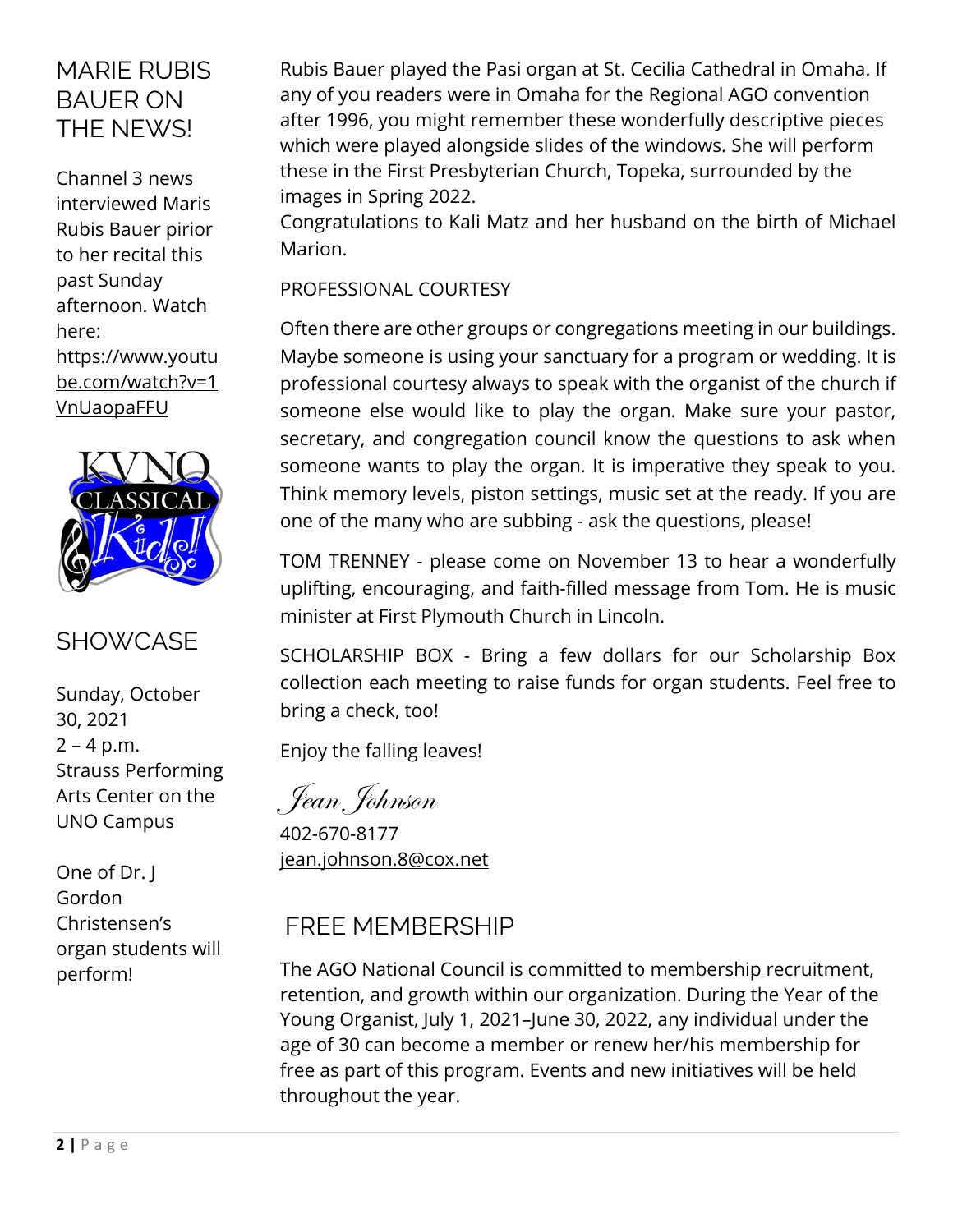#### DO YOU HAVE AN IDEA FOR A **CHAPTER** PROGRAM?

Each of us probably has in the back of our minds an idea for a program that we always wished our chapter could present. Our program committee will soon begin to think about the 2022- 2023 program year. Now would be a good time to share that idea with our program committee, and maybe it can become a reality. The program committee is chaired by our Sub-Dean Stephen Bartelt. Ot her members of the committee are Colleen Jeffrey, Reginald Pifer, and Ann Spangler.

#### NOVEMBER PROGRAM

If you want an inspirational "shot-in the arm" . . .

You will want to attend the November program presented as only Tom Trenney can do! We gather at St. Andrew's Episcopal Church, 925 S. 84th St., Saturday November 13 at 10:00 a.m. Tom's presentations are usually part pep talk, part inspiring, part informative, and wholly fascinating, interesting, and guaranteed to keep you on the edge of your seat. Don't miss this event.

 $2021 - 202$ 

**OMAHA CHAPTER** AMERICAN GUILD OF ORGANISTS

November 13, 2021 - 10:00 a.m. Presentation by Tom Trenney, Lincoln Ne St. Andrew's Episcopal Church 925 South 84th St, Omaha, NE



No program is planned for December as we all will be involved in our own holiday events and traditions. Put the afternoon of January 9 on your calendar, however, for a chapter social event. Watch the December Windchest for details.

#### 10<sup>TH</sup> ANNUAL UNC SCHOOL OF THE ARTS/PIEDMONT NC AGO HIGH SCHOOL ORGAN FESTIVAL & COMPETITION

The Festival weekend is January 28-30, 2022, in Winston-Salem. NC, and will feature workshops, masterclasses, recitals, and the annual competition. This year's recitals and masterclasses will highlight music of César Franck celebrating the bicentennial of his birth. Deadline to apply is Friday, December 17, 2021. All High School students in the U.S. (who have not previously won First Prize) are eligible to participate and compete. All information, including the online registration form and corresponding links can be found here: <https://www.uncsa.edu/music/events/organ-festival.aspx>

Any questions may be directed to Timothy Olsen at the contact

information listed below.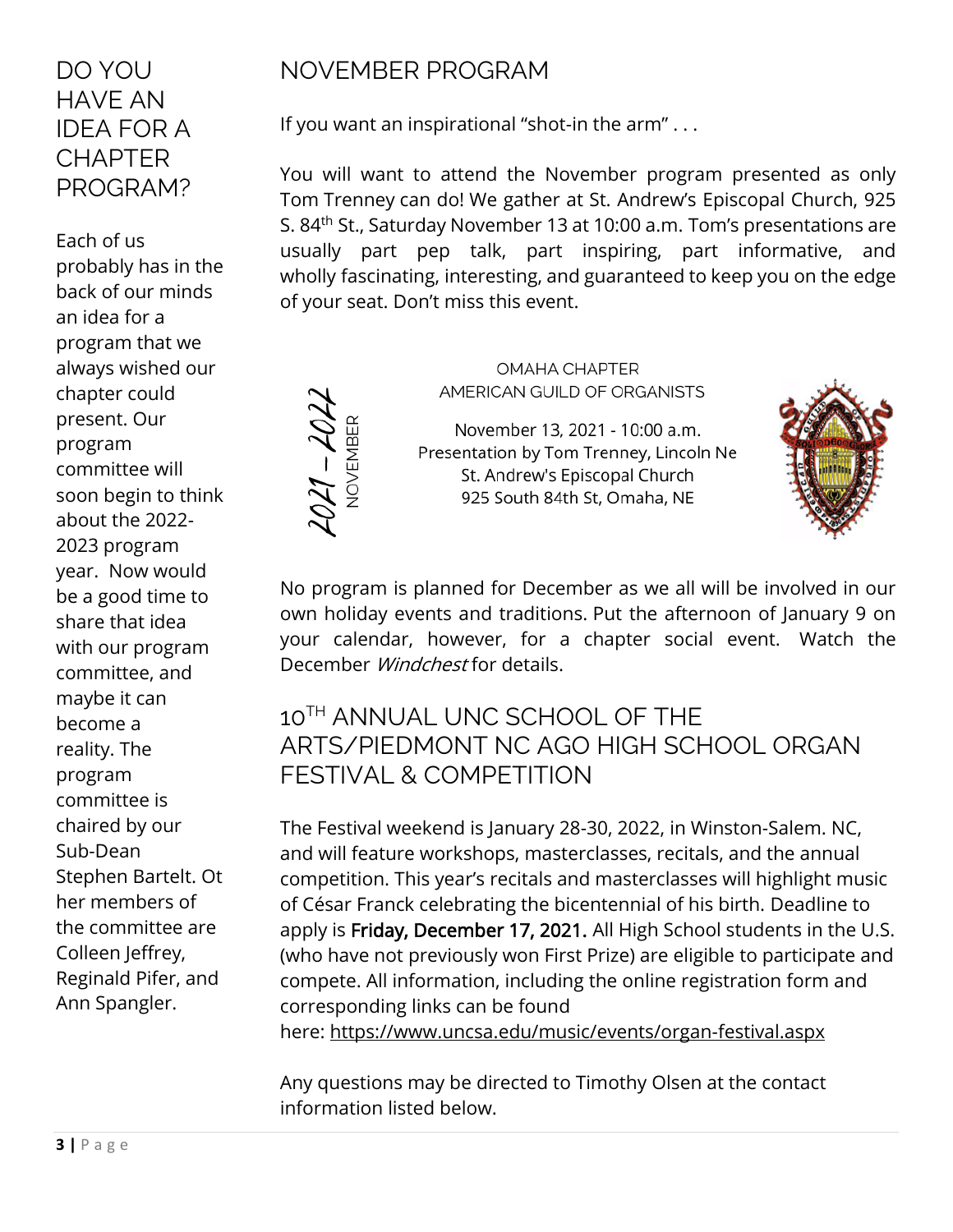#### DONATIONS

To raise funds for our Scholarship Fund, we are asking for donations when we meet. It is one way we can all support our fellow young organists.

#### NEW MFMBFR!

Goossen, Elijah 700 7th Street NE, DU 2624, Sioux Center, IA 51250 402-517-8915 [ljhgssn@dordt.edu](mailto:ljhgssn@dordt.edu)

Dual Member: South Dakota

#### NEW MAII ING ADDRESS!

Omaha AGO has a new mailing address: PO Box 45062, Omaha, NE 68145. As we organize a Pipe Organ Encounter, it is important that personal information be sent to a secure location!

**SALLY HODGES & CAROLE SEITZ** 

Retirement Celebration!

Sunday, November 14, 2021 10:30 Holy Eucharist with music composed in Sally and Carole's honor 11:30 a.m. Reception

St. Augustine of Canterbury Episcopal Church 285 S 208th Street, Elkhorn, NE 68022

**ALL ARE WELCOME!** 

A choral work by Michael McCabe, commissioned for the event in Sally's honor, and an organ partita by Jeff Hoffman in Carole's honor will be offered in thanksgiving to God for their service to St. Augustine at the 10:30 worship service.

All AGO members and friends are welcome to worship and the reception!

#### HALLOWEEN ORGAN CONCERT

Sunday, October 31st at 4pm Countryside Community Church 13130 Faith Plaza, on the Tri-Faith Commons

Please join us for a Halloween concert ranging from Bach and Boëllmann to music from the film Interstellar and a Covid-19 fugue.

#### BEAUTY AND HOPE CONCERTS

Marie Rubis Bauer will continue the Beauty and Hope concerts at St. Cecilia Cathedral post-pandemic on the first Friday of each month. Programs will also be presented on selected first Friday evenings.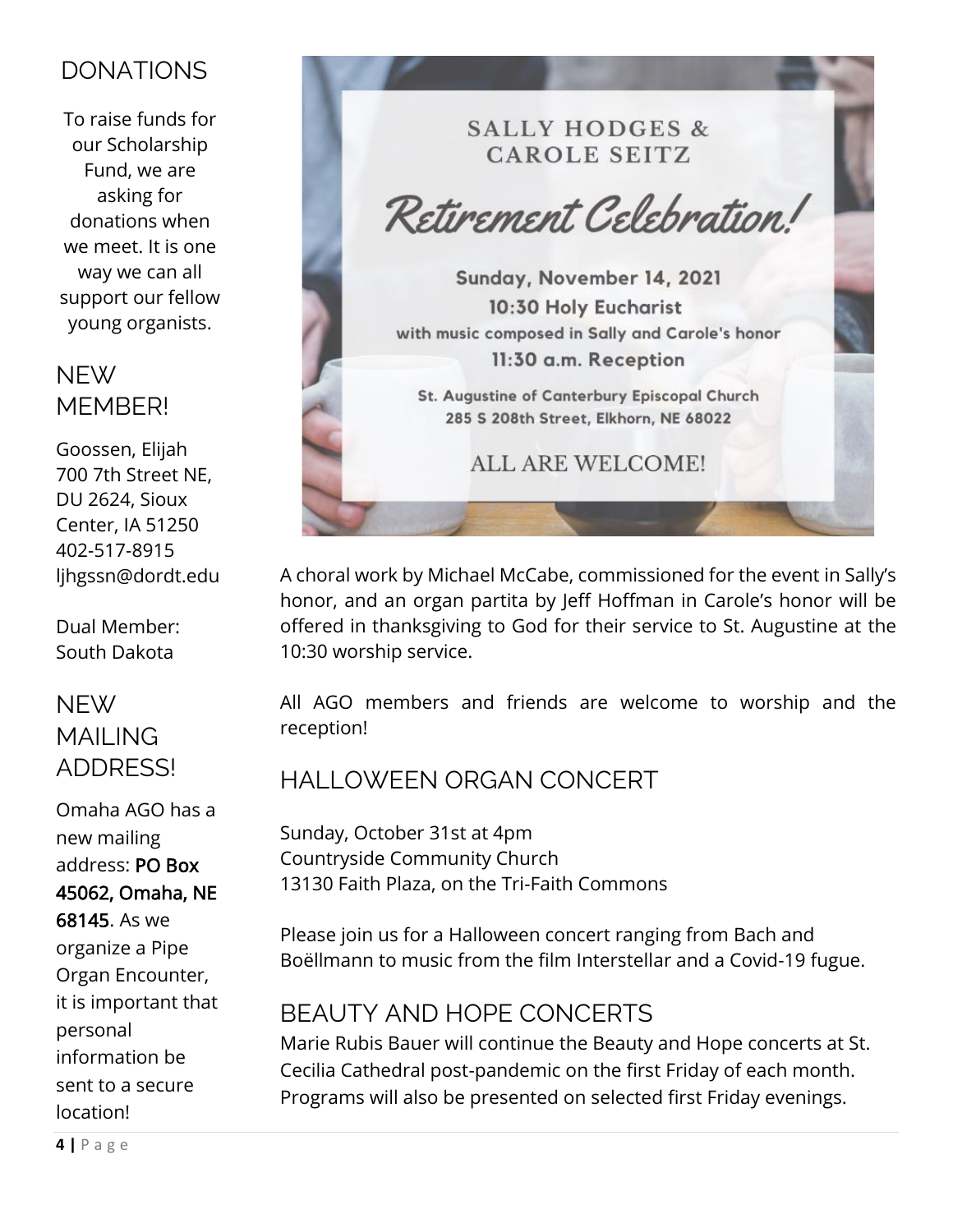#### POE NEWS

The Pipe Organ Encounter Committee is currently at work finializing the faculty and beginning to secure venues!

Please let Jeff Hoffman know at 402-317-8887 or at [buildandencourag](mailto:buildandencourage@gmail.com) [e@gmail.com](mailto:buildandencourage@gmail.com) if you would like to help in any way!



#### OMAHA CHAPTER AGO YOUNG ORGANISTS (AGOYO) MENTOR PROGRAM

Any AGO member between the ages of 19 and 30 is considered an AGOYO

Purpose of the Program

- To provide at least a one year AGO membership for Young Organists
- To encourage AGO Young Organists to become further involved in the organ community
- To help AGO Young Organists see the benefits of membership and certification
- To encourage relationships among mature AGO members and AGO Young Organists

A Chapter Coordinator will contact all Omaha Chapter Young Organists to encourage and determine participation in this program. The Coordinator will then work to coordinate an appropriate relationship between mentors and Young Organists.

Mentors are members of the Omaha Chapter AGO who have agreed to the following:

- To contribute through the national office a membership for at least one year (\$50)
- To be in contact with the Young Organist during the year to offer encouragement
- To meet with organist at least two times to further support involvement in the organ community

Relationships may be renewed on an annual basis.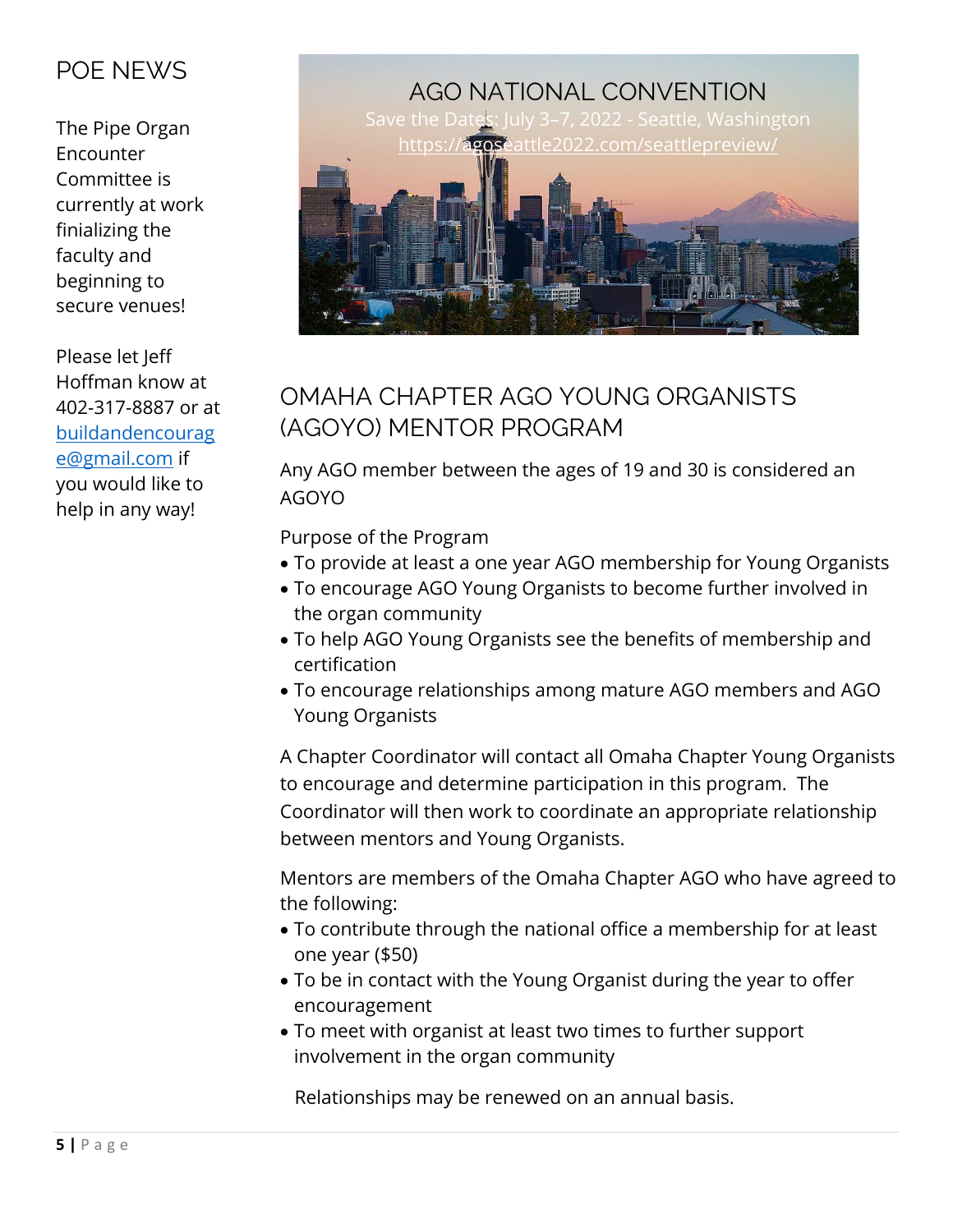## ALL SOULS DAY REQUIEM MASS

Each year during the month of November we remember loved ones who have gone before us to their eternal rest.



Tuesday, November 2, 2021 7:00 p.m. Saint Cecilia Cathedral 701 N 40th St. Omaha, NE 68131

You are invited to the celebration of a solemn Requiem Mass including Gregorian Chant and music by Gabriel Fauré, sung by the Saint Cecilia Cathedral Choir.

Rev. James M. Buckley, Presider

We pray for the repose of the souls of people buried from the Cathedral, our departed loved ones, those who have died in the COVID 19 pandemic, and the souls of all the faithful departed.